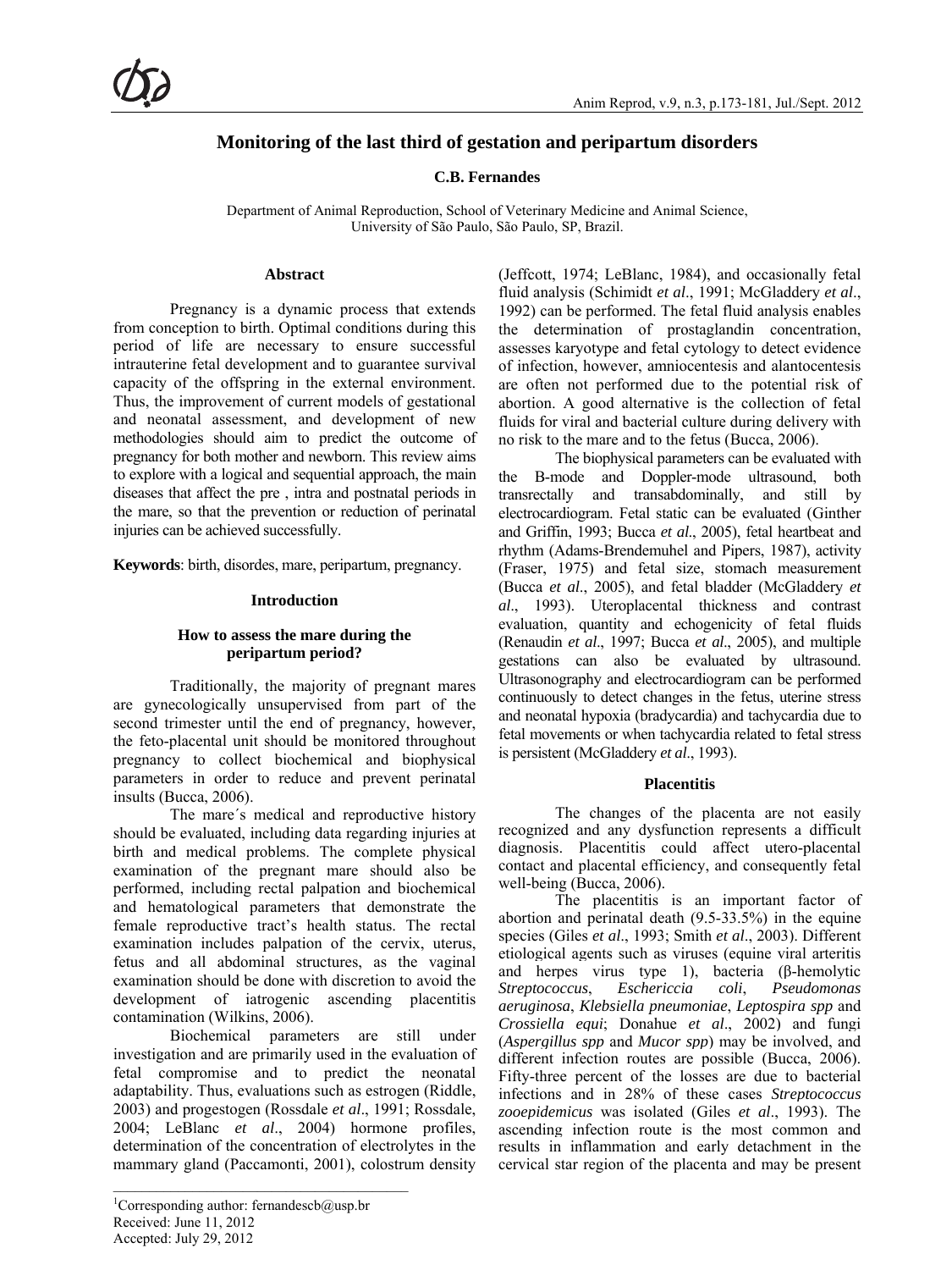in mares with pertineal conformation defect, abnormal cervical and vaginal examination history during pregnancy. The hematogenous infection route is commonly used by the bacteria *Leptospira spp*, which causes a diffuse or multifocal placentitis. The *Crossiella equi* in turn infects the uterus at the time of breeding, but only promotes placentitis in late pregnancy and presents characteristic lesions in the uterine body (Bucca, 2006).

Placentitis clinical signs are presented as early mammary gland development with production and loss of colostrum/milk, cervical relaxation, vaginal discharge, abortion, premature labor, premature/dysmature foal, small neonates with sepsis and stillbirth. Recent studies suggest that chorioallantoic infection results in increased expression of inflammatory mediators associated with local effects that alter myometrial contractility and compromise fetal viability (McGlothlin *et al*., 2004). According to Lyle and Paccamonti (2010), stress in uterus promoted by infection appears to accelerate hypothalamic-pituitary-adrenal axis maturation of the fetus, leading to miscarriages and premature births.

Systemic changes in blood profile are not always present and clear. Clinical signs associated with cytologic evaluation, cervico-vaginal discharge culture, along with the placental ultrasound evaluation determine the placentitis diagnosis (Bucca, 2006).

In ultrasound evaluation the combined thickness of uterus and placenta can be measured, and the reference values are  $\leq$  mm ( $\leq$ 270 days),  $\leq$ 8 mm (271-300 days), <10 mm (310-330 days) and <12 mm (>330 days) (Renaudin *et al*., 1997; Bucca, 2006). Inflammation signs such as an increased thickness of uterus and placenta, which can be measured mainly in the cervical star and uterine body regions, edema of the chorioallantois and early placental detachment, might be detected.

Before the bacterial culture and sensitivity test results are ready, the treatment must be started with a broad-spectrum antibiotic that crosses the uterusplacental barrier and have good distribution in fetal fluids. Nonsteroidal anti-inflammatory drugs also should be used to decrease mediators present in inflammatory placentitis and progestogen supplementation may assist in the maintenance of uterine quiescence (Bucca, 2006). The progesterone administration concept is still controversial. At 100 days of gestation this procedure could be interesting to maintain pregnancy in mares suffering luteolysis mediated by  $PGF2\alpha$  production (Daels *et al*., 1991). In more advanced pregnancies, if the placental unit is committed to progesterone production, this possibly will be compromised in relation to fetal nutrition and oxygenation, and may lead to the dead fetus retention as described by McCue *et al*. (1997). Treatment with progestins has long been advocated to promote uterine quiescence in mares with uterine pathology. The actual rationale for progestin use in late pregnancy is not clear. Presumably, the antiprostaglandin effect of progestins would contribute to reduced myometrial activity by interfering with up regulation of prostaglandin and oxytocin receptors (Garfield *et al*., 1980). Without receptor expression, gap junction formation would be inhibited and uterine contractility prevented. Daels *et al*. (1996) tested the effect of progesterone and altrenogest (a synthetic progestin) on pregnancy maintenance, in mares treated with the prostaglandin analog cloprostenol, and demonstrated that progestin supplementation was able to prevent prostaglandin-induced abortion in most cases supporting progestin supplementation use in mares at risk for preterm labor. Similarly, Frazer *et al*. (2002) and Bucca (2006) indicated that progestogen supplementation might be used on cases in which it is possible to evaluate the pregnancy in regular intervals.

## **Fetal membranes hydrops**

The hydramnios and hydrallantois are exaggerated fluid accumulation in the amniotic and allantoic compartments respectively, being hydrallantois the most common disorder. These conditions are rare in the horse, and the prognosis for pregnancy is considered reserved (Vandeplassche *et al*., 1976; Koterba *et al*., 1983; Waelchli and Ehrensperger, 1988). Hydrallantois is related to mild diffuse placentitis or endometrial vasculitis, while hydramnios has unknown etiology (Koterba *et al*., 1983) and may be due to defects in the fetus swallowing system (Bucca, 2006).

Fetal membranes hydrops can occur in multiparous and 6-20 yr old mares, generally in the last trimester of pregnancy (Vandeplassche, 1987). Typically there is a sudden onset (1 to 2 weeks), abdominal distension associated with varying degrees of colic and defecation difficulty (Bucca, 2006). There is progressive appetite loss, difficulty to walk and dyspnea associated with cyanotic mucosa especially in recumbent mares (Vandeplassche, 1987).

On physical examination, rectal temperature is normal; however, the pulse is high. On rectal palpation, with extreme care and lubrication, one can perceive high pressure due to the large accumulation of intrauterine fluid. Feces tend to be covered with mucus due to slow passage through the gastrointestinal tract (Frazer *et al*., 1997b).

The normal allantoic fluid volume in mares at term varies from 8 to 18 liters. However in documented hydrops cases it varies from 110 to 230 liters (Blanchard *et al*., 1987; Vandeplassche, 1987). Therefore, in most cases the fetus is not palpable, so the absence of positive fetal detection may be a suggestion to diagnosis. In the transabdominal ultrasound there is a large amount of fluid  $(>18$  cm) including the nonpregnant horn (Zent and Pantaleon, 2008). The bilateral abdomen examination can exclude the possibility of twin pregnancy (Frazer *et al*., 2002). Ventral edema in the abdomen is usually present (Bucca, 2006).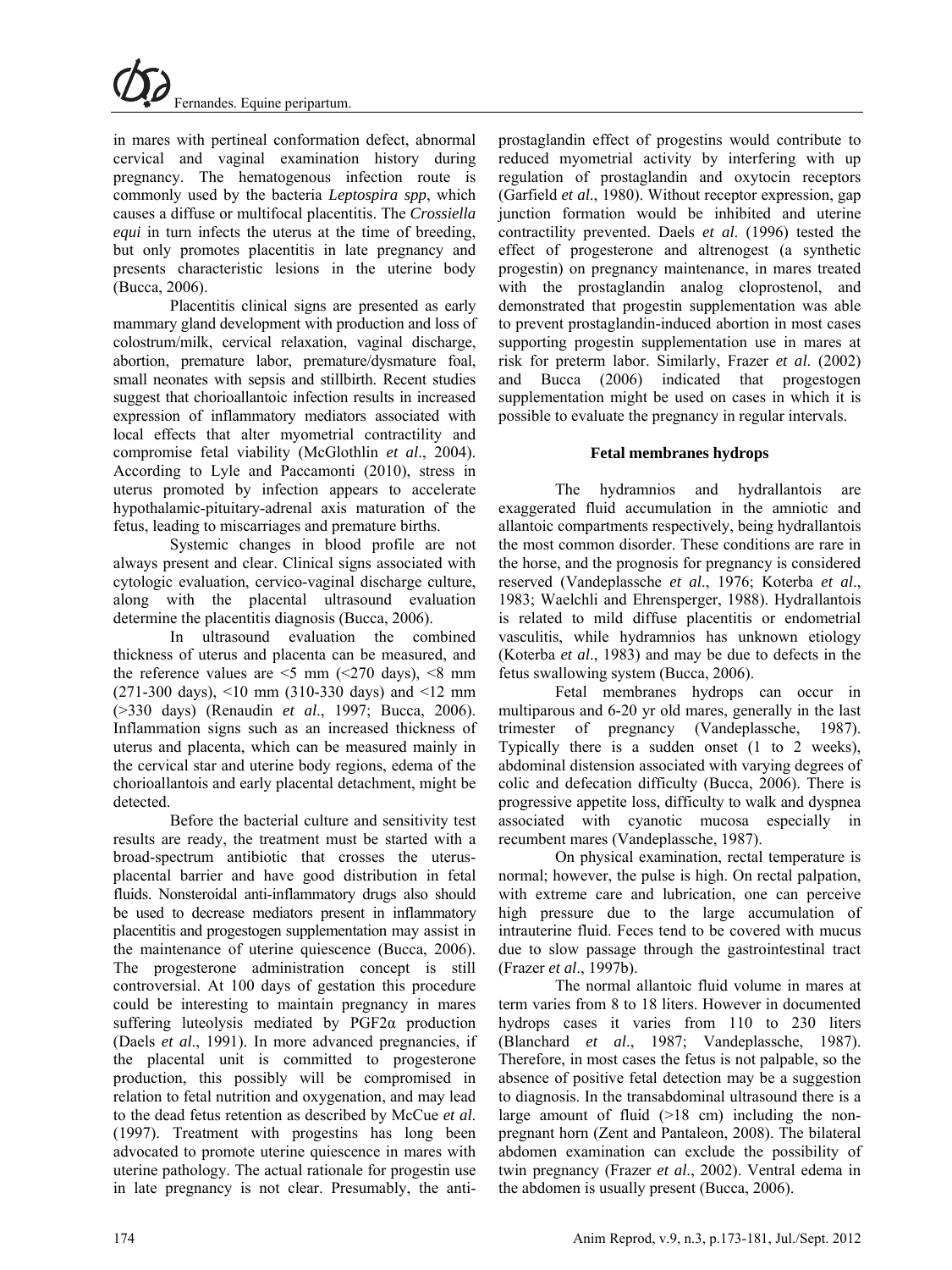Owners should be advised that this is a progressive disease and that is unlikely that the mare will maintain the pregnancy until term. Attempts to repeated transcervical drainage were reported, resulting in fetal death due to early placental detachment and/or bacterial contamination (Frazer *et al*., 2002). The parturition induction should be recommended before rupture of abdominal pre-pubic tendon or uterus happen (Hanson and Todhunter, 1986; Blanchard *et al*., 1987; Honnas *et al*., 1988).

The induction of parturition is a risk because hypovolemic shock and dystocia was observed in 50% of cases. The reproductive prognosis for the mare is good, when appropriate supportive therapies are instituted and provided no sequelae such as cervix laceration, retained placenta (Frazer *et al*., 2002) and metritis occur. According to Vanderplassche (1987), 6/8 mares that developed hydrops had normal pregnancy and delivery in the next pregnancy. Blanchard *et al*. (1987) reported one death in 2 mares due hypovolemic shock and abdominal muscles rupture with ventral inguinal hernia.

In hydrops cases the distended uterine muscle may not respond well to the oxytocin for parturition induction (Vandeplassche *et al*., 1972; Frazer *et al*., 1997b). Thus, the oxytocin and prostaglandin association can be used to induce abortion (Vandeplassche *et al*., 1972; Koterba *et al*., 1983; Waelchli and Ehrensperger, 1988). Prostaglandin E application in the cervix before induction may facilitate the fetus extraction. However a major complication is the swollen and thickened chorioallantois, which often must be mechanically ruptured (Vandeplassche *et al*., 1976). If finger pressure is not sufficient for the chorioallantois rupture, one can use a biopsy forceps to remove a membrane fragment and thus promote the liquid leakage (Vandeplassche *et al*., 1976; Waelchli and Ehrensperger, 1988). If required, a nasogastric tube may be inserted into the uterus to control the liquid siphoning (Frazer *et al*., 2002).

The intravenous fluid administration, concomitant with the gradual removal of allantoic fluid excess helps cardiovascular adaptation and oxytocin (1.0 IU/min) can be added to fluid to induce uterine contractions. The abdominal contractions can also be compromised due to the strain. Preventive treatment for laminitis-metritis complex is indicated mainly in retained placenta cases and uterine involution should be monitored by transretal palpation and ultrasonography (Frazer *et al*., 2002).

### **Ventral abdominal wall hernias and pre-pubic tendon rupture**

Defects in the abdominal support for pregnant mares may result in disruption of transverse abdominal muscles, oblique, rectus abdominals and pre-pubic tendon, which attaches the pubis cranial border. The extreme distension in twin pregnancy, fetal membranes hydrops, trauma in late pregnancy and intramuscular or subcutaneous hematoma (Wilkins, 2006) may cause disruption of the ventral muscle-tendon support.

In extreme cases, rupture can lead to bleeding, shock and death (Ginther and Griffin, 1993). The most obvious clinical sign is the ventral edema in variable sizes that can extend from the most cranial region to the udder. Mares with tendon rupture of ventral pre-pubic abdominal wall show intermittent signs of colic and are often reluctant to move. If the tendon is torn, the pelvis is tilted, there will be lordosis and the mammary gland will be displaced cranium-ventrally because of the lost connection to the pelvis (Hanson and Todhunter, 1986). Unilateral edema is more indicative of damage to the ventrolateral abdominal wall, which according to Zent and Pantaleon (2008) seems to be more common in the mare, but can also occur in partial pre-pubic tendon ruptures.

The clinical signs of tachycardia and tachypnea with no change in body temperature are usually the result of extreme pain (Hanson and Todhunter, 1986). Definitive diagnosis may be complicated on late pregnancy, when a good evaluation by transrectal palpation due to extensive edema and crepitus ventral abdominal wall impeding the ventral abdomen ultrasound evaluation (Ginther and Griffin, 1993). Assessment of the exact lesion size will be possible only after the fetus and fluids are delivered and ventral edema decreases (Frazer *et al*., 2002). The mare may be too sensitive and resist palpation of the region. Monitoring via creatine kinase and aspartate aminotransferase enzymes may help determining the injury severity.

Pregnancy termination is the recommended treatment, however the prognosis is extremely reserved and the damage may prevent future pregnancy, and thus a more conservative treatment and support may be indicated in order to maintain fetal viability. The use of anti-inflammatory can relieve the discomfort associated with movement restriction. Stands for the abdomen can be adapted from tires, canvas and leather straps. Reducing the diet amount or combination of a mild laxative may help reduce the stress associated with (abdominal eutiraria) defecation (Ginther and Griffin, 1993). Assisted deliveries must be made in mares with ventral herniation or rupture, possibly because they present difficulties in abdominal contractions to expel the fetus and placental fluids (Hanson and Todhunter, 1986). The possibility of herniation and organs strangulation is a complication and should be evaluated and corrected by surgery (Hanson and Todhunter, 1986; Wilkins, 2006).

Cesarean section should be considered in cases that prioritize the foal over the mare due to a reserved prognosis, such as tendon ruptures in the pre-pubic region without the possibility of surgical resolution (Bucca, 2006). Owners should be advised that in some cases, because surgical treatment is needed another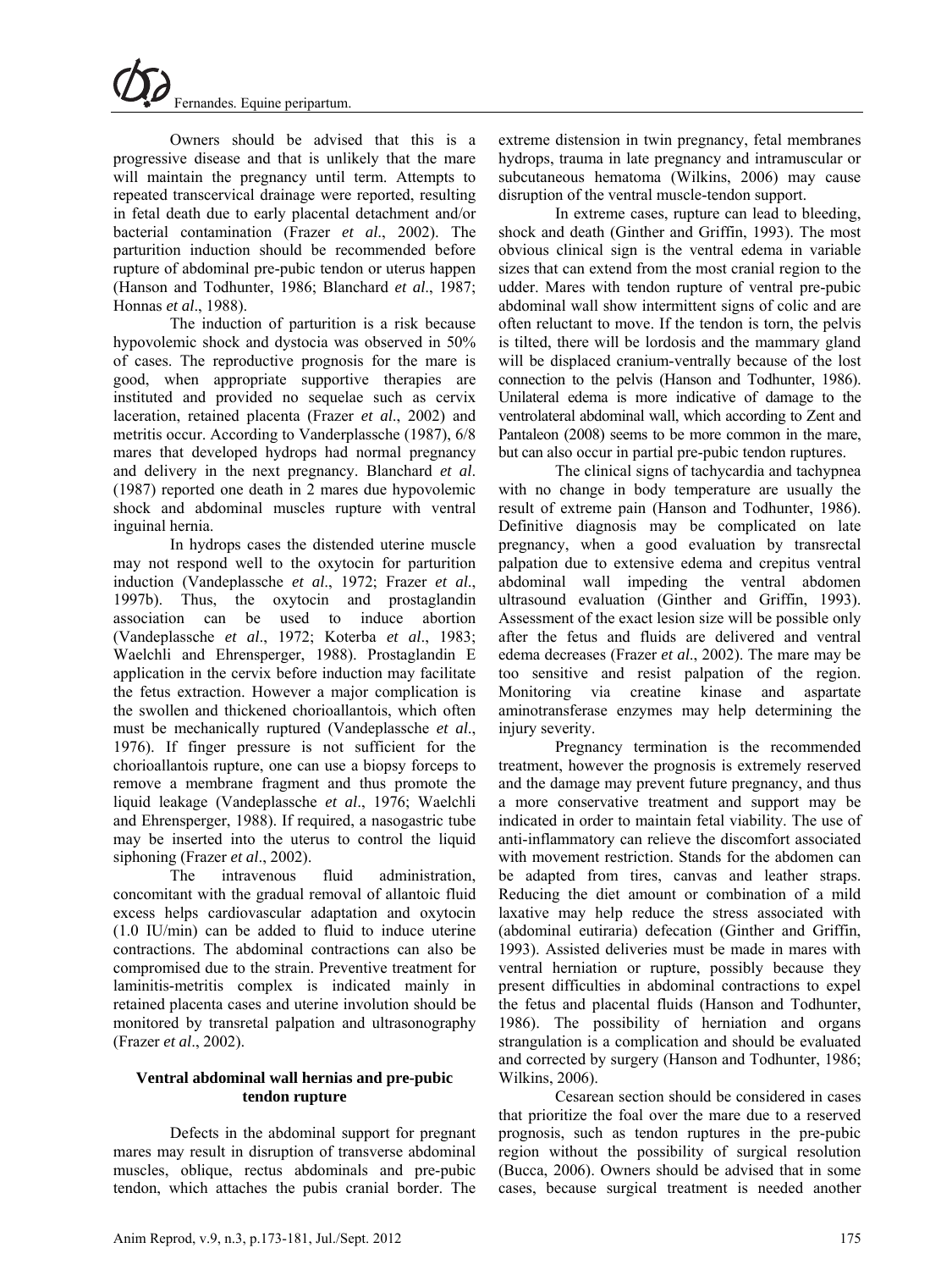pregnancy is not recommended (Hanson and Todhunter, 1986) and embryo transfer is a feasible alternative for reproductive purpose for these animals (Frazer *et al*., 2002).

#### **Uterine torsion**

Causes of uterine torsion in the mare are not well defined. For Van der Weijden (1996) and Frazer *et al*. (2002) uterine torsion in the mare occurs before the end of the pregnancy and, when precedes the delivery time, results in 5-10% of dystocia in horses (Vasey, 1993). It is likely that the vigorous movements of the foal in late pregnancy are one determining factor for uterine torsion (Frazer *et al*., 2002). The uterine rotation degree might be 180 to 540º (Bucca, 2006) and most commonly occurring clockwise (Vaughan, 1980) and cranial to the cervix (Lyle and Paccamonti, 2010).

The main clinical sign is abdominal pain, and when presented close to the expected delivery date may be confused with the delivery mechanism itself, and even with gastrointestinal disorders, when severe pain is detected (Pascoe *et al*., 1981; Perkins *et al*., 1996). A delay in definitive diagnosis increases the likelihood of fetal compromise (Frazer *et al*., 2002).

Rectal palpation is essential to diagnose uterine torsion. The examiner should perform a thorough examination of the major ligaments of the lumbar region to confirm diagnosis and determine the torsion direction and severity. If the torsion is present the two ligaments pass above the uterus, and the ligament on the side of the torsion tends to be more caudal and palpable as a vertical band, while the opposite ligament is pulled horizontally on the uterus before moving ventrally (Frazer *et al*., 2002). When there is a 360º constriction, examination may be hinder (Pascoe *et al*., 1981). In these cases the determination of the torsion direction may be difficult and the ultrasound test can help show the uterine wall thickening and distension caused by uterine vascular compression (Frazer *et al*., 2002) as well as identify a possible uterine rupture (Bucca, 2006). A uterine rupture can be a torsion complication in mares (Pascoe *et al*., 1981), especially in advanced pregnancies where the torsion diagnosis is not made and delivery is induced (Vaughan, 1980).

Several techniques have been employed for the uterine torsion correction in the mare. If the pregnancy is at term and the cervix dilated enough one can try manual torsion reduction through the introduction of the examiner's arm and ventrolateral manipulation of the fetus, when the pregnant uterus should be moved sideways until you can undo the bow and twist. Using this technique, Vandeplassche (1993) reported 80% resolution in term pregnancies. Another option requires the obstetric chains tied to fetal limbs to undo the twist carefully rotating the fetus in uterus, avoiding injury to the foal and the uterus (Ginther and Griffin, 1993).

When it comes to a preterm pregnant mare and

the exact side of the torsion is known (Fraser *et al*., 1975) the examiner can employ the technique of rolling the mare (Bowen *et al*., 1976), with the drawback that in the last trimester of gestation this technique can lead to uterine rupture (Perkins *et al*., 1996) and may also generate changes in the digestive system, early placental detachment and fetal hypoxia due to the anesthetic protocol. Thus, some authors recommend ipsilateral flank laparotomy in the side torsion and manipulation of the pregnant uterus as an alternative treatment for these cases (Pascoe *et al*., 1981). When the twist direction is not diagnosed the incision should be performed on the left (LeBlanc *et al*., 2004). The presence of the live fetus greatly facilitates the procedure and in cases of advanced pregnancy often requires a second incision in the contralateral flank allowing two surgeons to manipulate the uterus (Perkins *et al*., 1996). This technique facilitates the correct inspection and positioning of the uterus (Frazer *et al*., 2002). However, it is important to remember that the uterus may be friable, so extra care on handling should be performed to prevent lacerations and uterine ruptures (Vaughan, 1980). If the fetus is not viable, the mare should abort it naturally after repositioning the uterus, but it is recommended to monitor delivery so that any dystocia by static fetal anomaly should be corrected (Bowen *et al*., 1976; Vandeplassche, 1987).

The ventral celiotomy is performed if uterine torsion provides significant impairment, either when other abdominal structures are involved or when the operator cannot perform a reduction through the flank. The decision for this procedure is based on the mare's condition, duration and degree of abdominal pain, accurate diagnosis and professional experience. Access via ventral midline allows quick resolution of the torsion, evaluation of the structures involved and complication (Frazer *et al*., 2002), however requires a general anesthetic procedure that may compromise the fetal viability (Fraser *et al*., 1975).

The prognosis in uterine torsion cases in mares depends on the degree of vascular compromise and the gestation period of occurrence. According to Chaney *et al*. (2007), the survival rate in cases of uterine torsion in pregnancies <320 days was 97% for the mare and 72% for foal, while in more advanced pregnancies was 65 and 32%, respectively, whereas for the positive future reproductive outcomes were 67%. In general, when the fetus is alive and circulatory compromise is not an issue the prognosis may be good for both mother and fetus (Frazer *et al*., 2002). In chronic cases where there is great uterine alteration, ovariohysterectomy and maintenance of the mare for non-reproductive purposes may be recommended.

### **Uterine rupture**

A uterine rupture can involve the endometrium, the myometrium or all uterine layers and most commonly occurs in the dorsal uterine wall (McCoy and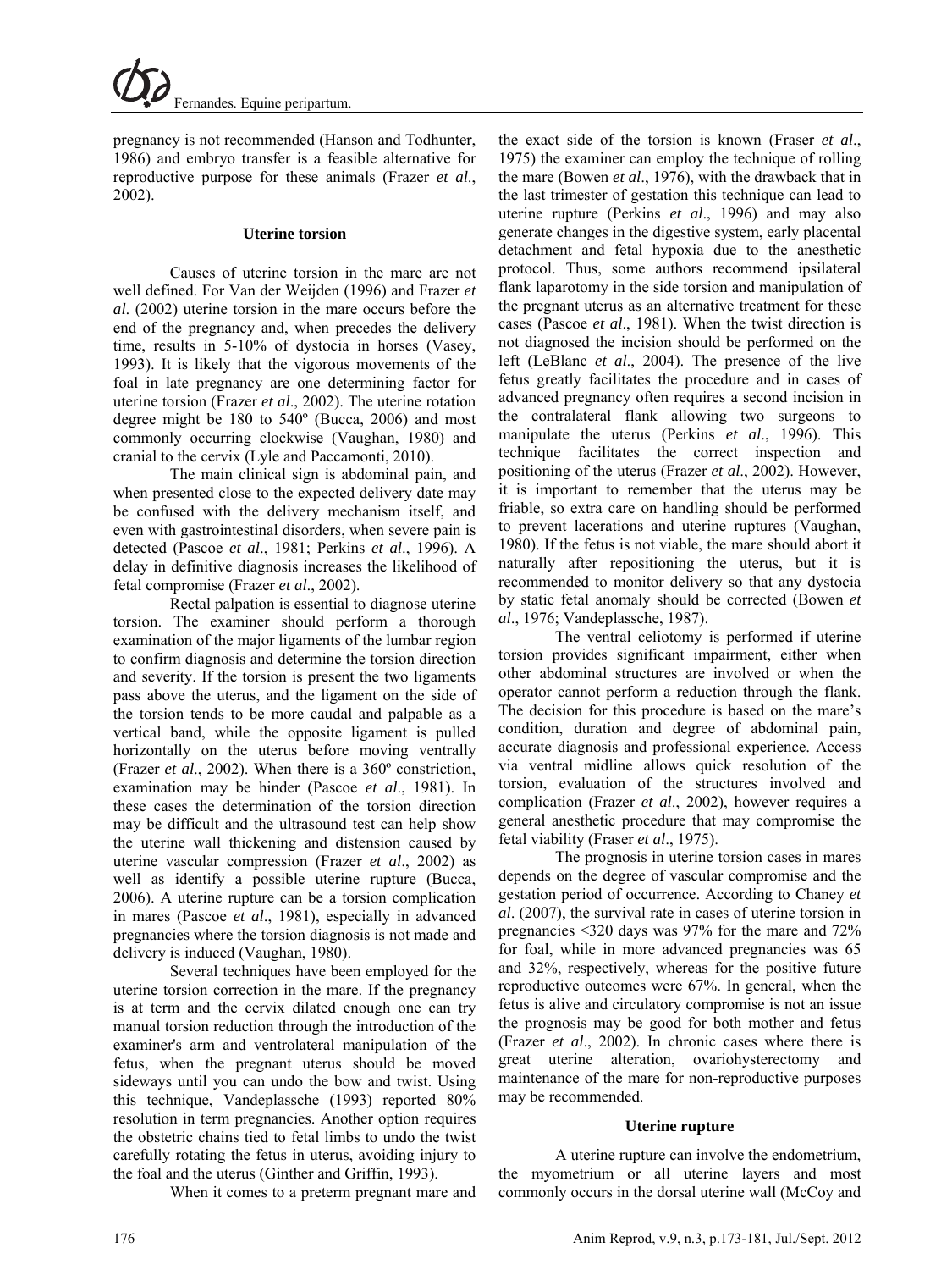

Martin, 1985). It is a complication that may be associated with fetal membranes hydrops (Honnas *et al*., 1988), fetotomy, and excessive manipulation during dystocia, fetal static anomalies, uterine torsion, and treatment in postpartum period and even in cases of apparently normal births (Lofstedt, 1993; Rossdale, 2004).

Occasionally, the foal´s hoof can force the dorsal uterine wall during the expulsive effort on delivery which sometimes may be identified by rectal palpation or as irregular opening in the uterine surface (Hooper *et al*., 1993), and in some cases the intestine may protrude by lacerations in the vulva. Other sites likely to be injured are the ventral body cavity and the pelvic end of the gravid horn (Bucca, 2006).

Clinical signs depend on the uterine laceration degree, and in partial lesions blood cells diapedesis and contamination of the abdominal cavity can occur. Peritonitis can develop after necrotizing endometritis, but it is not necessary a full perforation of the uterus to cause peritonitis (Blanchard *et al*., 1983). In cases of total rupture, abdominal contamination is evident and there is an increase in the white blood cells count and severe septic peritonitis detectable from 24-48 h postlesion (Dolente, 2004). Abdominocentesis in these cases may be important in diagnosis, particularly with mares that have a previous delivery history involving dystocia and fetotomy (McCoy and Martin, 1985) with abdominal pain signs, fever, lethargy and anorexia (Bucca, 2006). Although prepartum uterine rupture is extremely rare, it should be considered in mares that exhibit abdominal pain signs and depression. Mares with vaginal bleeding containing large discharge of blood and clots must also be carefully examined (Rossdale *et al*., 1991; Paccamonti, 2001).

The uterus must be examined immediately after fetus extraction in every obstetric exam (Adams-Brendemuhel and Pipers, 1987; Frazer *et al*., 1997a; Rossdale, 2004). The immediate diagnosis of rupture by means of rectal palpation can be difficult, placental evaluation may or may not be useful in locating the lesion (McGladdery *et al*., 1992) and uterine integrity assessment by vaginal palpation can be hampered by the difficulty of assessing the extremities of the uterine horns. Furthermore, the endometrial folds are large and edematous, which can also be a complication in the identification of uterine lacerations (Hooper *et al*., 1993). If a change is detected, the clinician must be extremely cautious when evaluating the laceration. A laceration that extends only to the myometrium can be easily converted into severe laceration due to an improper palpation (Frazer *et al*., 1997b). The visualization of the lesion extent via laparoscopy may be particularly important in determining the prognosis (Bucca *et al*., 2005).

The conservative clinical treatment aims to prevent circulatory shock and peritonitis (Ginther and Griffin, 1993). In small laceration cases, on the back of the uterus with little hemorrhage associated, the uterine therapy in the immediate postpartum period is contraindicated, however, there is a higher risk of developing a fatal peritonitis (Schimidt *et al*., 1991). This mare should receive systemic broad-spectrum antibiotic therapy, non-steroidal anti-inflammatory at an anti-endotoxemic dose (Perkins *et al*., 1991; Schimidt *et al*., 1991; Ginther and Griffin, 1993; Rossdale, 2004), and peritoneal lavage. Therapy with oxytocin can also be used to aid in uterine involution (Bucca, 2006).

Ventral celiotomy is recommended, especially for large lacerations, uncontrollable bleeding, viscera herniation, and when the mares do not respond to conservative medical treatment (Ginther and Griffin, 1993). Flank laparotomy can be performed in laceration cases of the uterine horn ipsilateral to the surgical incision (Rossdale, 2004). According to Hooper *et al*. (1993) the best treatment to save both life and the mare's reproductive potential is surgical repair of uterine rupture. The prognosis depends on the rupture size as well as the contamination degree. The earlier the treatment is initiated the better is the reproductive outcome (Rossdale, 2004). The survival rate can reach 90% in treated mares during the first 24 h after rupture (Schimidt *et al*., 1991).

### **Hemorrhage**

### *Hemorrhage in the uterine wall and pelvic canal*

When assisted delivery requires obstetric manipulation, slight bleeding may be evident from linear lacerations of the vaginal mucosal membrane, richly vascularized and edematous as a result of the physiological delivery preparative phase. This situation is complicated if implementation of traction force is necessary, especially in cases of bigger absolute or relative products (Prestes, 2006) and in nulliparous mares (Pascoe and Pascoe, 1988).

The hemorrhage may be profuse if injury occurs in the wall of major vulva veins, vestibule, vagina or cervix, resulting in localized hematomas (Prestes, 2006). In veterinary obstetrics the main severe hemorrhage cause is the laceration of blood vessels by instruments or obstetric maneuvers poorly performed (Noakes *et al*., 2001).

Most of the caudal reproductive tract is irrigated by the pudendal artery which branches in the vaginal artery (Ginther, 1992; Lofstedt, 1994). A hematoma in this vessel can stretch the pelvic cavity causing unilateral vulvar swelling (Rossdale, 1994). Broad-spectrum antibiotics and tetanus prophylaxis are indicated. Parts of the hematomas are resolved naturally, however some vulvar, vaginal or pelvic hematomas need to be drained within 7-10 days (Pascoe and Pascoe, 1988). It is important to differentiate vulvar hematoma from eversion or bladder prolapse (Asbury, 1993; Lofstedt, 1994). In some cases when bleeding is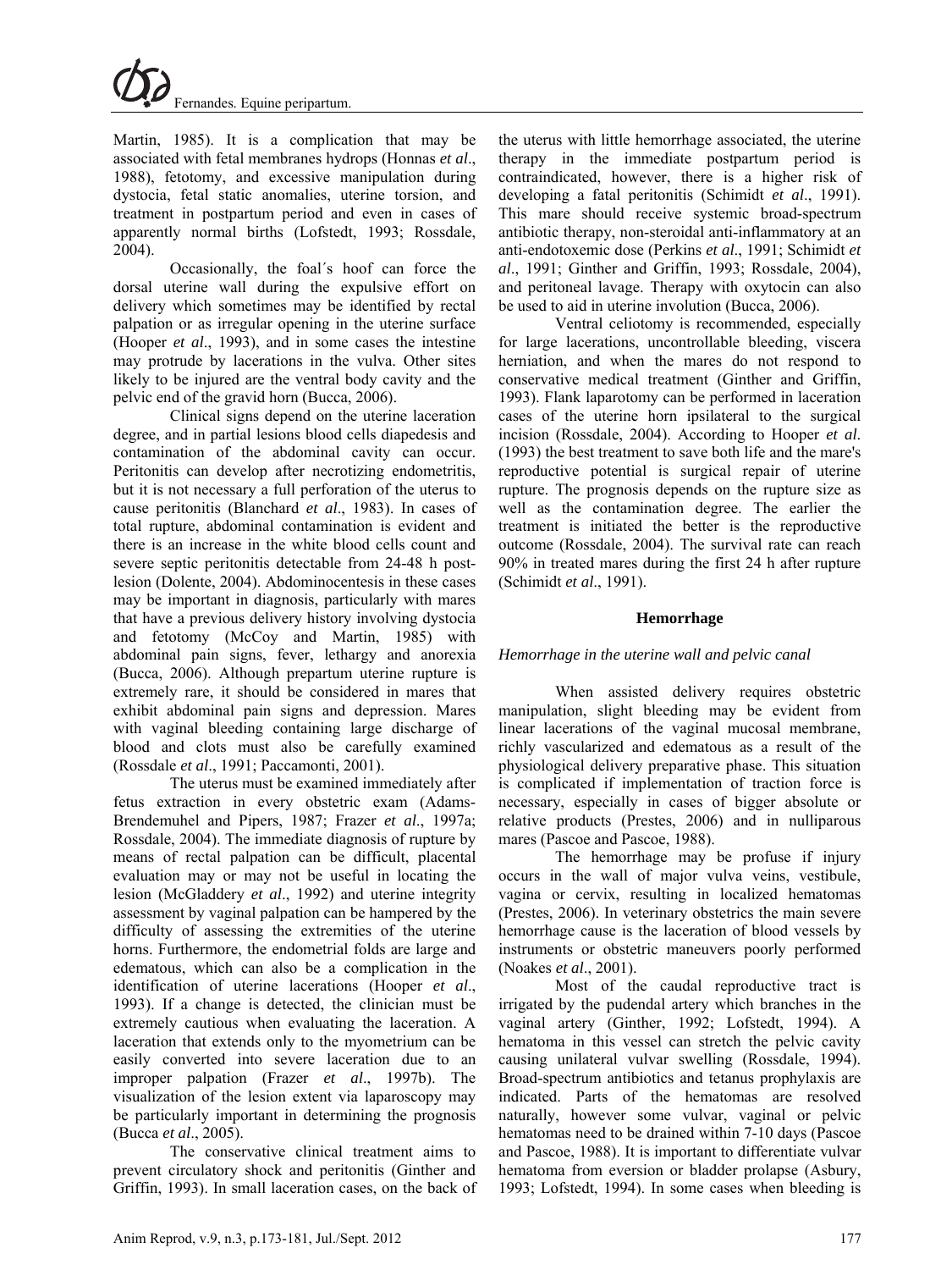confirmed through a structure, a hematoma can form and this may only be detected when the breeding preassessment in the first or second postpartum estrus is performed (Pascoe and Pascoe, 1988; Arnold *et al*., 2008).

In severe lacerations of the uterine wall, there may be leakage of blood vaginally, and in these cases, the mare should be confined in a stall and a low dose of oxytocin may be instituted. Uterine lavage is contraindicated because it may hinder the clots formation and prolong bleeding (Frazer *et al*., 1997a). Aggressive surgical procedures are avoided as the majority of cases resolve spontaneously (Frazer, 2002a).

## *Large vessels rupture*

The hemorrhage due to large vessels rupture affects 2-3% of breeding mares (Arnold *et al*., 2008). Although bleeding may occur in the pre, trans and postpartum the highest incidence occurs in 24 h postpartum (Perkins and Frazer, 1994) and this is the most common cause of death in postpartum mares (40%; Dwyer and Harrison, 1993; Dolente, 2004).

The break in the mid third of the uterine artery is the most common occurrence (Rooney, 1964; Threlfall and Immegart, 1998), but occasionally may involve the ovarian or iliac artery (Arnold *et al*., 2008). Typically the break presents 2-3 cm long and is oriented parallel to the long axis of the vessel (Dwyer and Harrison, 1993). Generally, this break has a predilection for the right side due to left uterine displacement caused by the cecum; the uterine artery is more tensioned particularly in dystocia (Dwyer and Harrison, 1993). The bleeding can be directed to the abdominal cavity, restricted to the broad ligament, uterine wall, and uterine lumen or reach more than one of these spaces (Arnold *et al*., 2008).

The rupture incidences in large vessels increases with the number of births, mainly due to changes in elasticity and collagen fibers and are also related to the senile degeneration (Rooney, 1964). According to Grüninger *et al*. (1998) changes that affect the pluriparous mares resemble to what is called the "pregnancy sclerosis" in other species, with laceration of the internal elastic lamina, fibrosis and calcification of the endometrial vessels (Gruninger *et al*., 1998). However, according to Arnold *et al*. (2008) and coworkers in a retrospective study (1998 to 2005) 14% of mares with hemorrhage were young animals (5 to 7 yr) with a history of only one or two deliveries. Copper deficiencies in old mares are also related to the rupture of arteries in the peripartum (Dwyer and Harrison, 1993; Zent, 1997). According to Arnold *et al*. (2008) a previous episode of postpartum hemorrhage was considered a risk factor for only 5% of animals in the next pregnancy.

The urogenital hemorrhage diagnosis is based on clinical findings. The heart rate and the color of mucous membranes should be carefully observed in mares with dystocia (Frazer, 2002b). Some mares may show no hemorrhage sign as tachycardia, sweating, abdominal pain, depression, vocalization, and fasciculation (LeBlanc, 2008), while bleeding from hypertrophied vessels supplying the pregnant uterus can be fatal especially if the artery rupture occurs in the peritoneal cavity. In such cases the mare may be found dead or moribund (Perkins and Frazer, 1994; Zent, 1997; Sprayberry, 1999). If the bleeding is coming from the uterine broad ligament, mare can produce tremors and display signs of extreme pain (Dwyer and Harrison, 1993; Perkins and Frazer, 1994; Rossdale, 1994). These early signs may be confused with postpartum uterine contractions.

Sequential obstetrics exams should be performed in the animal whose deliveries need intervention (Dwyer and Harrison, 1993). However, this assessment may not be useful when the hematoma is small over the large amount of blood that is being or has been lost (Wilkins, 2006), in which case the transabdominal ultrasound examination and abdominocentesis can be of better assistance in detecting hemorrhage (Frazer, 2002b). The hematology cannot be changed early in the process due to splenic contraction, which temporarily keeps the hematocrit within normal parameters (Sprayberry, 1999). The transrectal assessment of the broad ligament may cause a sudden movement of the mare and this stress can cause a fatal rise in blood pressure so in cases of transrectal palpation in the postpartum period, the procedure must be done very carefully (Asbury, 1993; Perkins and Frazer, 1994).

The dilemma of how to treat a mare with hemorrhage from large vessels is deciding when to place a "bandage drug" and when the surgery is really necessary (Sprayberry, 1999). Exploratory surgery to repair the vessels rupture is contraindicated (Story, 2007). Moreover, scientific studies on hemorrhage in mares are still scarce and most recommendations are based on the collective knowledge of clinical trials and the methods used in humans. Implementation of the torn vessel ligation is usually not possible, but an artery forceps can be applied and left for 24 h. When pressure on the vessel cannot be done, one should hold vaginal compresses (Noakes *et al*., 2001).

In some cases the state of extreme hypotension may offer the animal a good chance of survival (conservative treatment), in other cases the restoration of intravascular pressure and circulatory volume should be attempted (Dwyer and Harrison, 1993; Sprayberry, 1999). Conservative treatment aims to reduce blood pressure, to form a clot at the site of rupture and restore cardiovascular volume (LeBlanc, 2008). Thus, it is recommended housing with limited space and calm environment, sedation, analgesia and no withdrawal of the foal due to anxiety that it can cause (Frazer, 2002b). The shock therapy requires a high volume of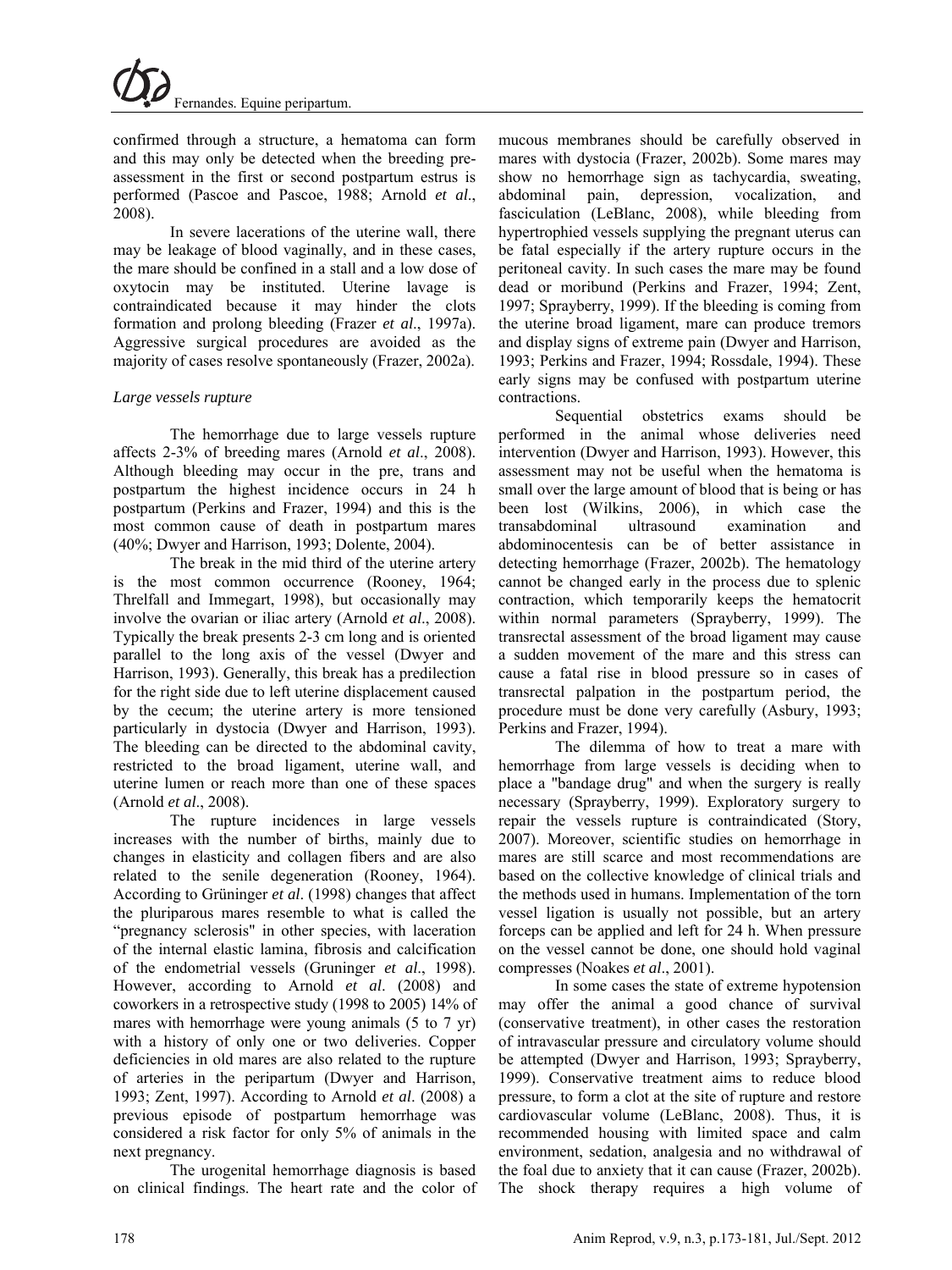

intravenous fluid (2-3 liters of hypertonic solution followed by 20-30 liters of lactated ringer in 2-4 h or the hypertonic solution can be replaced by colloids (Sprayberry, 1999). Nasal oxygen therapy and blood transfusions are also indicated in serious bleeding cases. Non-steroidal anti-inflammatory can reduce inflammation and provide comfort to the mare (Dwyer and Harrison, 1993), and the administration of low doses of oxytocin help the uterine involution with uterine reduction in size and weight thus reducing the strain on the ligaments as well as reducing the amount of blood that reaches the uterine body (Rossdale, 1994). Some clinicians employ hypotensive resuscitation administering a vasodilator agent in conjunction with intravenous fluid. The idea at this point is to provide the blood volume maintenance when the animal has low pressure. Corticosteroids are indicated in cases of hemorrhagic shock, intestinal and pulmonary ischemia (Sprayberry, 1999). Therapy should be performed to protect the mare from multiple failures secondary to reperfusion injury and ischemia as well as preventing hematoma infection (Vivrette, 1997). In these cases, it is also necessary to prescribe antiinflammatory and antioxidant drugs. Antifibrinolytic drugs may help in stabilizing the clot and pentoxifylline, which increases the red cells flexibility, can improve the oxygen support to ischemic tissues (Sprayberry, 1999).

The most common complications include fever, leukopenia, retained placenta, increased digital pulse, thrombophlebitis, and cardiac arrhythmias (Arnold *et al*., 2008). The prognosis in the acute phase is reserved. According to a study by Arnold *et al*. (2008) a higher survival rate than anticipated in the literature was obtained from mares that had antepartum and postpartum hemorrhage (60 *vs.* 87.3%, respectively) and 47% had normal birth again after recovering from the hemorrhage.

### **Acknowledgments**

Maria Augusta Alonso and Marcela Gonçalves Meirelles for the paper review.

#### **References**

**Adams- Brendemuhel CS, Pipers FS**. 1987. Antepartum evaluation of the equine fetus. *J Reprod Fertil*, 35:565-573. **Arnold CE, Payne M, Thompson JA, Slovis NM, Bain FT**. 2008. Periparturient hemorrhage in mares: 73 cases (1998-2005). *J Am Vet Med Assoc*, 232:1345-1351.

**Asbury AC**. 1993. Care of the mare after foaling. *In*: McKinnon AO, Voss JL (Ed.). *Equine Reproduction*. Philadelphia, PA: Lea & Febiger. pp. 955- 994.

**Blanchard TL, Youngquist RS, Bierschwal C**. 1983. Sequelae to percutaneous fetotomy in the mare. *J Am Vet Med Assoc*, 182:1127.

**Blanchard TL, Vaala WE, Straughn AJ, Acland HM, Kenney RM**. 1987. Septic/toxic metritis and laminits in a postparturient mare: case reported. *Equine*  *Vet Sci*, 7:32-34.

**Bowen J, Gaboury C, Bousquet D**. 1976. Non-surgical correction of a uterine torsion in the mare. *Vet Rec*, 99:495-496.

**Bucca S, Fogarty U, Collins A**. 2005. Assessment of feto-placental well-being in the mare from midgestation to term: transrectal and transabdominal ultrasonographic features. *Theriogenology*, 64:542-557.

**Bucca S**. 2006. Diagnosis of the compromised equine pregnancy. *Vet Clin Equine*, 22:749-761.

**Chaney KP, Holcombe SJ, LeBlanc MM, Hauptman JG, Embertson RM, Mueller E**. 2007. The effect of uterine torsion on mare and foal suvival: a retrospective study 1985-2005. *Equine Vet J*, 39:33-36.

**Daels P, Stabenfeldt G, Hughes J, Odensvik K, Kindahl H**. 1991. Evaluation of progesterone deficiency as a cause of fetal death in mares with experimentally induced endotoxemia. *Am J Vet Res*, 52:282-288.

**Daels PF, Besognet B, Hansen B, Mohammed H, Odensvik K, Kindahl H**. 1996. Effect of progesterone on prostaglandin F-2 alpha secretion and outcome of pregnancy during cloprostenol-induced abortion in mares. *Am J Vet Res*, 57:1331-1337.

**Dolente BA**. 2004. Critical peripartum disease in the mare. *Vet Clin N Am Equine Pract*, 20:151-156.

**Donahue JM, Williams NM, Sells SF, Labeda DP**. 2002. Crossiella equi sp. Nov., isolated from equine placentas. *Int J Syst Evol Microbiol*, 52:2169-2173.

**Dwyer R, Harrison L**. 1993. Postpartum deaths of mares. *Equine Dis Q*, 2:5.

**Fraser AF, Hastie H, Callieott RB, Brownlie S**. 1975. An exploratory ultrasonic study on quantitative fetal kinesis in the horse. *Appl Anim Ethol*, 1:395-404.

**Frazer G, Burba D, Paccamonti D, LeBlanc M, Embertson R, Hance S, Blouin D**. 1997a. The effects of parturition and peripartum complications on the peritoneal fluid composition of mares. *Theriogenology*, 48:919-931.

**Frazer G, Perkins N, Blanchard T, Orsini J, Threlfall W**. 1997b. Prevalence of fetal maldispositions in equine referral hospital dystocias. *Equine Vet J*, 29:111-116.

**Frazer G**. 2002a. Postpartum complications in the mare. Part 1: Conditions affecting the uterus. *Equine Vet Educ*, 15:36-44.

**Frazer G**. 2002b. Postpartum complications in the mare. Part 2: Fetal membrane retention and conditions of the gastrointestinal tracts, bladder and vagina. *Equine Vet Educ*, 15:50-59.

**Frazer GS, Embertson RM, Perkins NR**. 2002. Complications of late gestations in the mare. *Equine Vet Educ*, 5:16-21.

**Garfield RE, Kannan MS, Daniel ME**. 1980. Gap junction formation in the myometrium: control by estrogens, progesterone and prostaglandins. *Am J Physiol*, 238:81-89.

**Giles RC, Donahue JM, Hong CB, Tuttle PA**. **W**.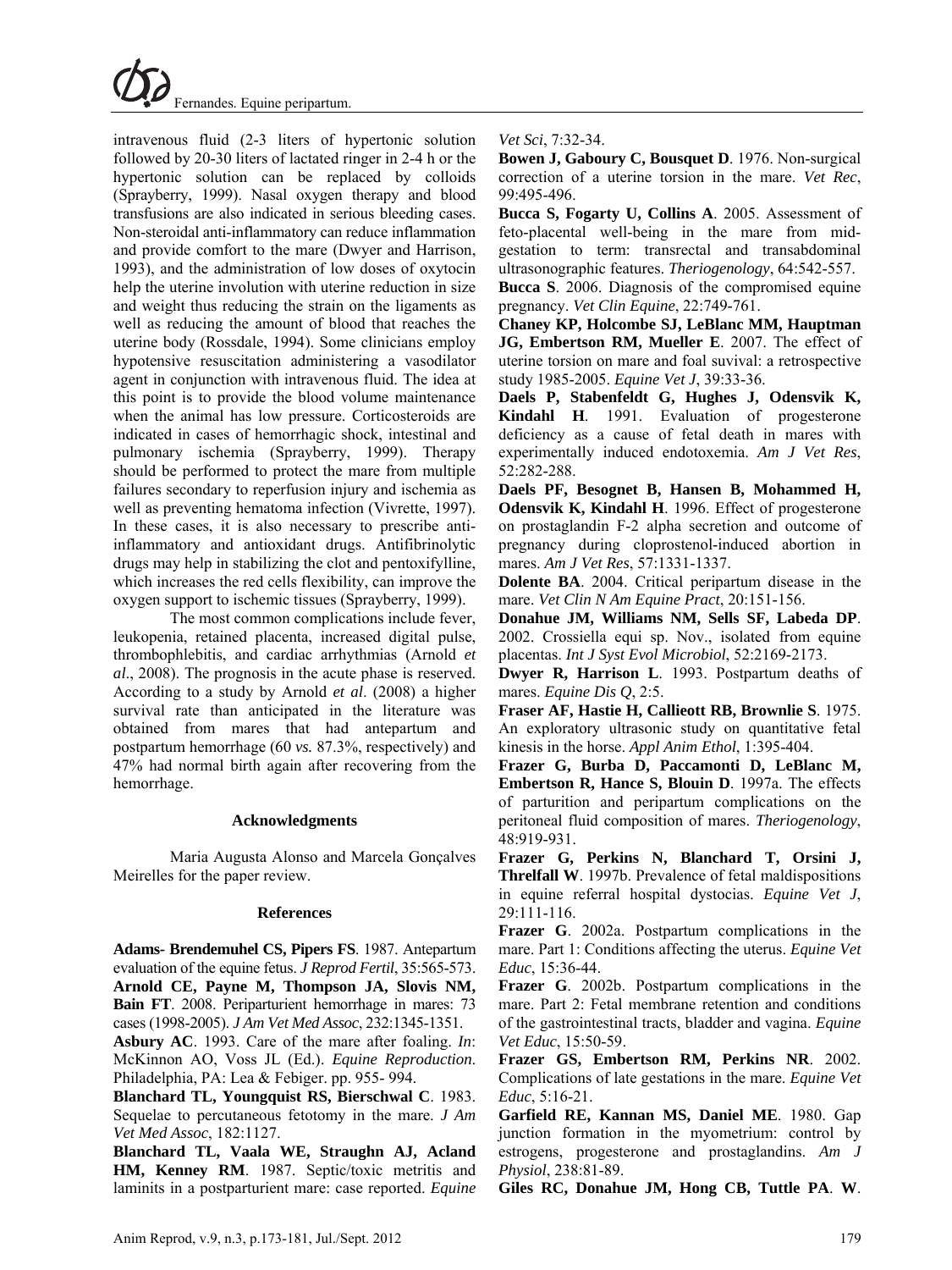1993. Causes of abortation, stillbirth, and perionatal death in horses: 3527 cases (1986-1991). *J Am Vet Med Assoc*, 203:1170-1175.

**Ginther OJ**. 1992. *Reproductive biology of the mare: basic and applied aspects.* Cross Plains, WI: Equiservices. pp. 459-461.

**Ginther OJ, Griffin PG**. 1993. Equine fetal kinetics: presentation and location. *Theriogenology*, 40:1-11.

**Grüninger B, Schoon HA, Schoon D, Menger S, Klug E**. 1998. Incidence and morphology of endometrial angiopathies in mares relationship to age and parity. *J Comp Pathol*, 119:293-309.

**Hanson R, Todhunter R**. 1986. Herniation of the abdominal wall in pregnant mares. *J Am Vet Med Assoc*, 189:790-793.

**Honnas C, Spensley M, Laverty S, Blanchard P**. 1988. Hydramnios causing uterine rupture in a mare. *J Am Vet Med Assoc*, 193: 334-336.

**Hooper RN, Schumacher J, Taylor TS, Varner DD, Blanchard TL**. 1993. Diagnosing and treating uterine ruptures in mares. *Equine Pract*, 88:263-270.

**Jeffcott LB**. 1974. Some practical aspects of the transfer of passive immunity to newborn foals. *Equine Vet J*, 445-451.

**Koterba K, Haibel G, Grimmet J**. 1983. Respiratory distress in a premature foal secondary to hydrops allantois and placentitis. *Compend Contin Educ Pract Vet*, 5:121-125.

**LeBlanc MM**. 1984. Colostrometer: method evaluating immunoglobulin content in mare colostrums. *In*: Proceedings of the Equine Neonatal Research Conference, 1984, Gainesville, Fl, USA. Gainesville, Fl: UFL.

**LeBlanc MM, Macpherson M, Sheerin P**. 2004. Ascending placentitis: what we know about pathophysiology, diagnosis and treatment. *In*: Proceedings of 50th Annual Convention of the American Association of Equine Practitioners, 2004, Denver, CO: Ithaca, NY: International Veterinary Information Service. pp. 127-143.

**LeBlanc MM**. 2008. Common peripartum problems in the mare. *J Equine Vet Sci*, 28:709-715.

**Lofstedt RM**. 1993. Miscellaneous diseases of pregnancy and parturition. *In*: McKinnon AO, Voss JL (Ed.). *Equine Reproduction*. Philadelphia, PA: Lea & Febiger. pp. 596-603.

**Lofstedt RM**. 1994. Haemorrhage associated with pregnancy and parturition. *Equine Vet Educ*, 6:138-141. **Lyle SK, Paccamonti DL**. 2010. High risk pregnancy in the mare - practical implications for the practitioner. *Pferdeheilkunde*, 26:29-35.

**McCoy DJ, Martin GS**. 1985. Uterine rupture as a postpartum complication in two mares. *J Am Vet Med Assoc*, 187:1377-1379.

**McCue PM, Vanderwall DK, Squires EL**. 1997. Fetal mummification in a mare. *J Equine Vet Sci*, 17:267-269. **McGladdery AJ, Ousey JC, Rossdale PD**. 1992. Amniotic and allantoic fluid concentrations of PGE-2 and PGF2α in the mare during late pregnancy. *In*: Proceedings of Havemeyer Foundation International Workshop: Disturbances in equine fetal maturation: comparative aspects, 1992, Naples, FL, USA. New York, NY: Havemeyer Foundation. pp. 45. (abstract).

**McGladdery AJ, Ousey JC, Rossdale PD**. 1993. Serial Doppler ultrasound studies of the umbilical artery during equine pregnancy. *In*: Proceedings of the Third Conference of the International Veterinary Perinatology Society, 1993, Davis, CA. Gainesville, FL: IVPS. pp. 37.

**McGlothlin JA, Lester GD, Hansen PJ**. 2004. Alteration in uterine contractility in mares with experimental induced placentitis. *Reproduction*, 127:57- 66.

**Noakes DE**. 2001. Injuries and diseases incidental to parturition. *In*: Noakes DE, Arthur GH, Parkinson TJ, England GCW. *Arthur´s Veterinary Reproduction and Obstetrics*. 8th ed. Philadelphia, PA: Saunders. pp. 319- 332.

**Paccamonti DL**. 2001. Milk electrolytes and induction of parturition. *Pferdeheilkunde*; 17:616-618.

**Pascoe J, Meagber D, Wheat J**. 1981. Surgical management of uterine torsion in the mare: a review of 26 cases. *J Am Vet Med Assoc*, 179:351-354.

Pascoe RR, Pascoe JR. 1988. Displacements, malpositions, and miscellaneous injures of the mare´s urogenital tract. *Vet Clin N Am Equine Pract*, 4:439.

**Perkins N, Frazer G**. 1994. Reproductive emergencies in the mare. *Vet Clin N Am Equine Pract*, 10:643-670.

**Perkins N, Hardy J, Frazer G, Threfall W**. 1996. Theriogenology question of the month - uterine torsion. *J Am Vet Med Assoc*, 209:1395-1396.

**Prestes NC**. 2006. O parto distócico e as principais emergências obstétricas em equinos. *In*: Prestes NC, Landim-Alvarenga FC. *Obstetricia Veterinária*. Rio de Janeiro: Guanabara Koogan. pp. 220-232.

**Perkins NR, Robertson JT, Colon LA**. 1991. Uterine torsion and uterine tear in a mare. *J Am Vet Med Assoc*, 201:92-94.

**Renaudin CD, Troedsson MHT, Gillis CL, King VL, Bodena A**. 1997. Ultrasonographic evaluation of the equine placenta by transretal and transabdominal approach in the normal pregnant mare. *Theriogenology*, 47:559-573.

**Riddle WT**. 2003. Preparation of the mare for normal parturition. *In*: Proceedings of the 49th Annual Convention of the American Association of Equine Practitioners, New Orleans, LA: AAEP. pp. 1-5.

**Rooney JR**. 1964. Internal hemorrhage related to gestation in the mare. *Cornell Vet*, 51:11-17.

**Rossdale PD, Qusey JC, Cottrill CM**, **Chavatte P, Allen WR, McGladdery AJ**. 1991. Effects of placental pathology on maternal plasma progestagen and  $m$ ammary secretion Ca<sup>+</sup> concentrations and on neonatal adrenocortical function in the horse. *J Reprod Fertil Suppl*, 44:579-590.

**Rossdale PD**. 1994. Differential diagnosis of